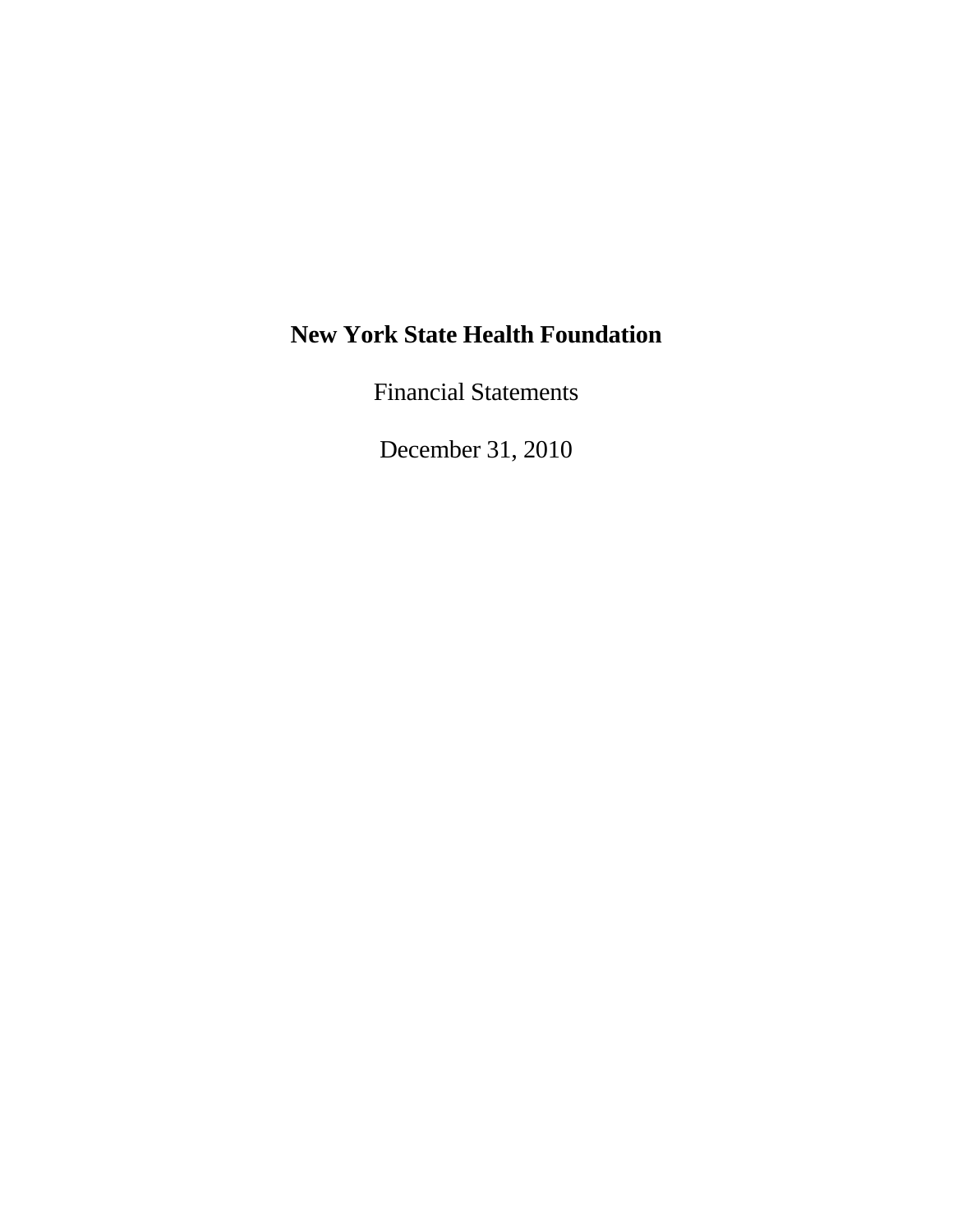

#### **Independent Auditors' Report**

# **Board of Directors New York State Health Foundation**

We have audited the accompanying statements of financial position of New York State Health Foundation (the "Foundation"), as of December 31, 2010 and 2009, and the related statements of activities and cash flows for the years then ended. These financial statements are the responsibility of the Foundation's management. Our responsibility is to express an opinion on these financial statements based on our audits.

We conducted our audits in accordance with auditing standards generally accepted in the United States of America. Those standards require that we plan and perform the audit to obtain reasonable assurance about whether the financial statements are free of material misstatement. An audit includes consideration of internal control over financial reporting as a basis for designing audit procedures that are appropriate in the circumstances, but not for the purpose of expressing an opinion on the effectiveness of the Foundation's internal control over financial reporting. Accordingly, we express no such opinion. An audit also includes examining, on a test basis, evidence supporting the amounts and disclosures in the financial statements, assessing the accounting principles used and significant estimates made by management, as well as evaluating the overall financial statement presentation. We believe that our audits provide a reasonable basis for our opinion.

In our opinion, the financial statements referred to above present fairly, in all material respects, the financial position of New York State Health Foundation as of December 31, 2010 and 2009, and the changes in its net assets and its cash flows for the years then ended in conformity with accounting principles generally accepted in the United States of America.

Our audits were made for the purpose of forming an opinion on the basic financial statements taken as a whole. The supplemental schedule on page 12 is presented for the purpose of additional analysis and is not a required part of these basic financial statements. Such information has been subjected to the audit procedures applied in the audit of the basic financial statements and, in our opinion, is fairly presented in all material respects in relation to the basic financial statements taken as a whole.

O'Common Davies Munns & Dobbins, LAP

New York, New York June 3, 2011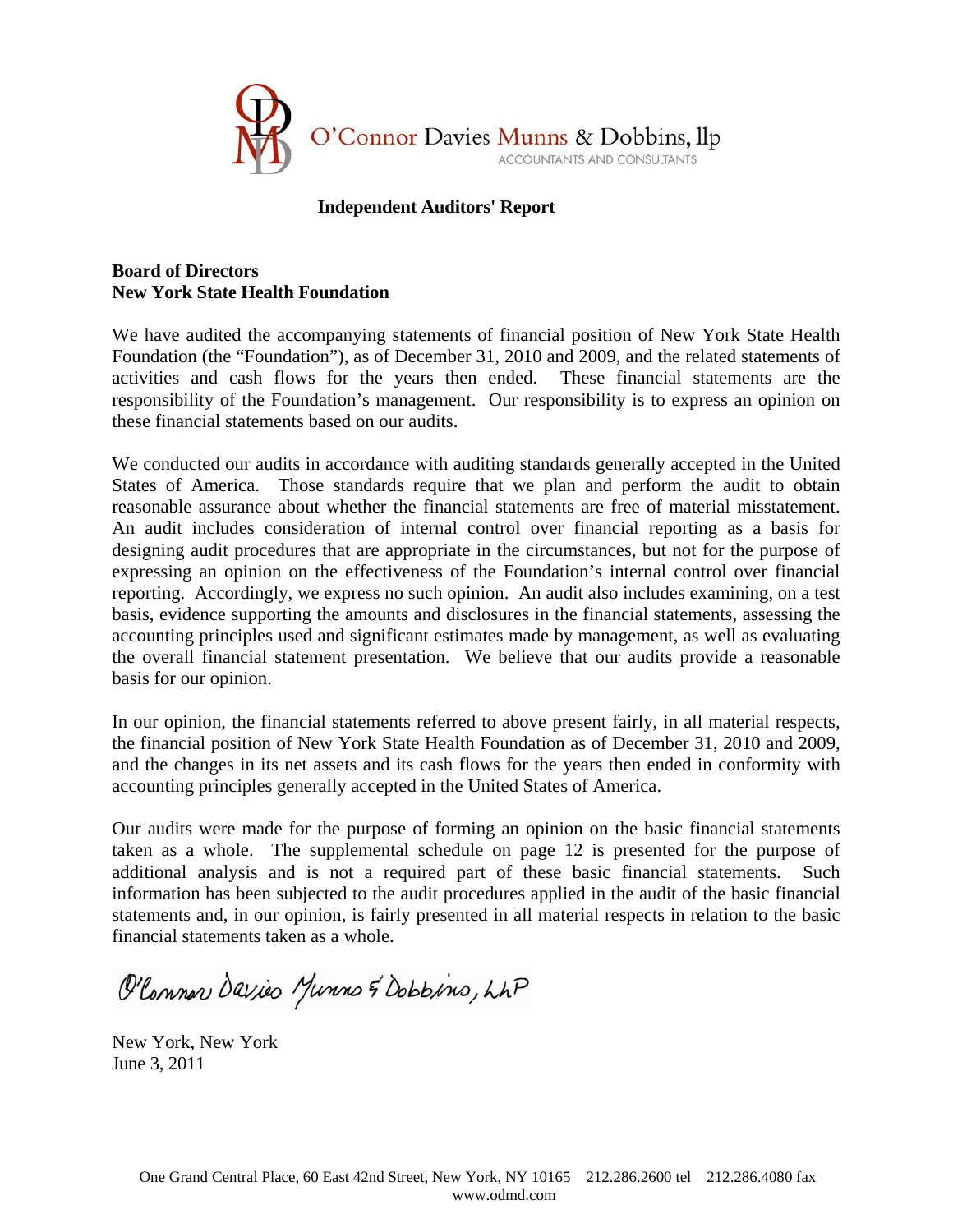Statements of Financial Position

December 31,

|                                                  | 2010            | 2009                     |
|--------------------------------------------------|-----------------|--------------------------|
| <b>ASSETS</b>                                    |                 |                          |
| Cash and cash equivalents                        | \$<br>2,661,024 | \$<br>7,815,635          |
| Accrued investment income                        | 755,798         | 470,185                  |
| Program related investments                      | 1,172,592       | 1,188,592                |
| Grants receivable                                | 190,000         |                          |
| Prepaid expenses                                 | 82,476          | 215,103                  |
| Prepaid federal excise tax                       | 40,000          | 25,000                   |
| Investments                                      | 281,154,105     | 257,209,647              |
| Deposits and other assets                        | 54,842          | 201,069                  |
| Property and equipment, net                      | 831,157         | 413,323                  |
|                                                  | \$286,941,994   | 267,538,554              |
| <b>LIABILITIES AND NET ASSETS</b><br>Liabilities |                 |                          |
| Accounts payable and accrued expenses            | \$<br>670,991   | $\mathcal{S}$<br>356,963 |
| Grants payable, net                              | 11,054,245      | 14,093,640               |
| Deferred rent                                    | 405,072         | 33,169                   |
| Other liabilities                                | 34,820          |                          |
| Deferred federal excise tax                      | 274,512         | 1,134                    |
| <b>Total Liabilities</b>                         | 12,439,640      | 14,484,906               |
| <b>Net Assets</b>                                |                 |                          |
| <b>Unrestricted Net Assets</b>                   | 274,244,250     | 253,053,648              |
| <b>Temporarily Restricted Net Assets</b>         | 258,104         |                          |
| <b>Total Net Assets</b>                          | 274,502,354     | 253,053,648              |
|                                                  | \$286,941,994   | 267,538,554<br>\$        |

See notes to financial statements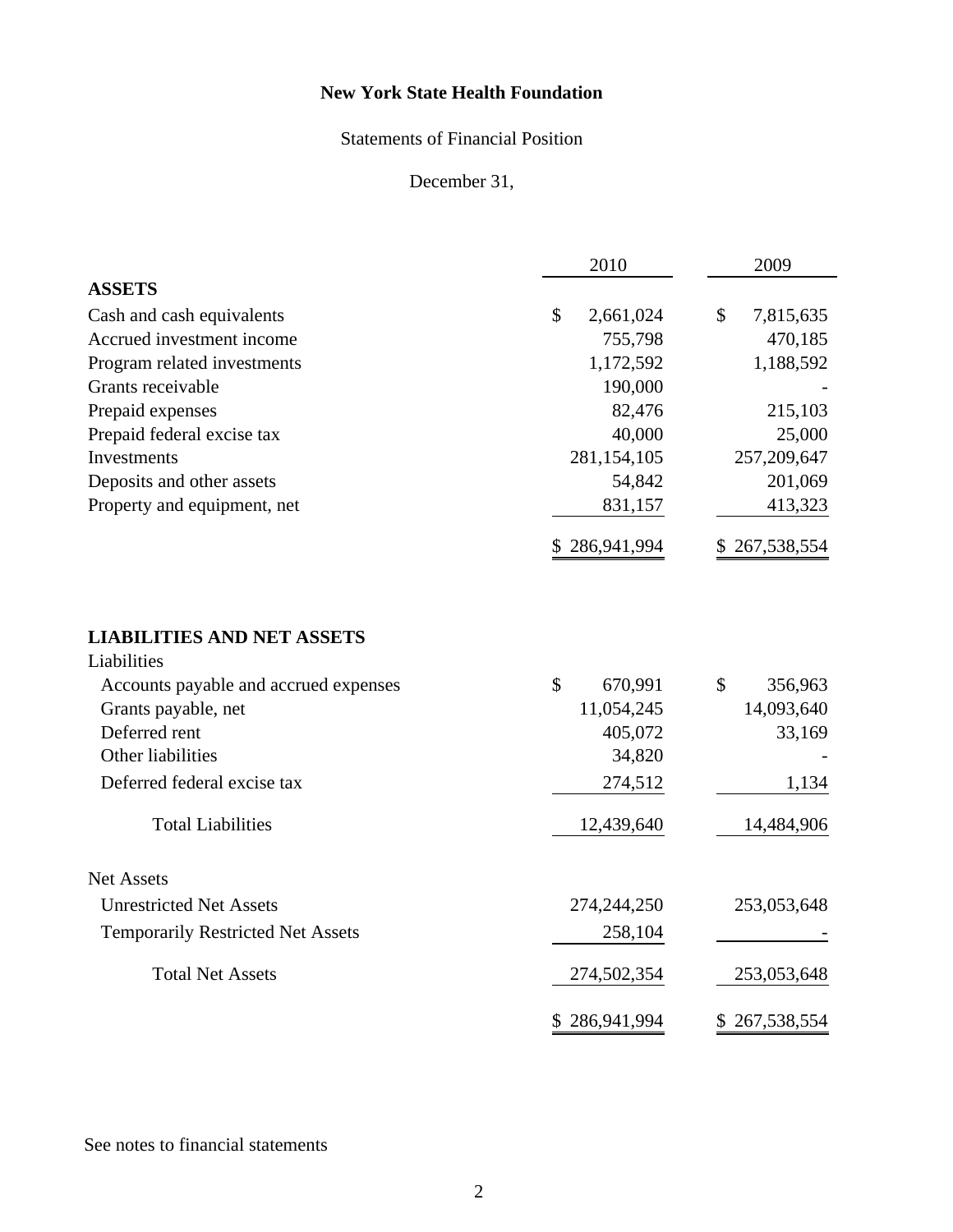#### Statements of Activities

#### Years Ended December 31,

|                                                 |    |               |             | 2010       |    |               |      |                |
|-------------------------------------------------|----|---------------|-------------|------------|----|---------------|------|----------------|
|                                                 |    |               | Temporarily |            |    |               | 2009 |                |
|                                                 |    | Unrestricted  |             | Restricted |    | Total         |      | Total          |
| <b>SUPPORT AND REVENUE</b>                      |    |               |             |            |    |               |      |                |
| <b>Investment Income</b>                        |    |               |             |            |    |               |      |                |
| Interest and dividends                          | \$ | 4,357,423     | \$          |            | \$ | 4,357,423     | \$   | 7,182,544      |
| Net realized gain from sale of investments      |    | 4,139,664     |             |            |    | 4,139,664     |      | 8,042,444      |
| Less:                                           |    |               |             |            |    |               |      |                |
| Investment expense                              |    | 770,808       |             |            |    | 770,808       |      | 744,491        |
| Net Investment Income                           |    | 7,726,279     |             |            |    | 7,726,279     |      | 14,480,497     |
| Contributions                                   |    |               |             | 370,000    |    | 370,000       |      |                |
| Rental Income                                   |    | 71,258        |             |            |    | 71,258        |      |                |
| Net assets released from restrictions           |    | 111,896       |             | (111, 896) |    |               |      |                |
| <b>Total Support and Revenue</b>                |    | 7,909,433     |             | 258,104    |    | 8,167,537     |      | 14,480,497     |
| <b>EXPENSES</b>                                 |    |               |             |            |    |               |      |                |
| Grants authorized                               |    | 9,076,374     |             |            |    | 9,076,374     |      | 13,627,751     |
| Program support, planning and development       |    | 3,726,986     |             |            |    | 3,726,986     |      | 2,880,432      |
| <b>Total Program Services</b>                   |    | 12,803,360    |             |            |    | 12,803,360    |      | 16,508,183     |
| Operations and governance                       |    | 789,849       |             |            |    | 789,849       |      | 556,024        |
| <b>Total Expenses</b>                           |    | 13,593,209    |             |            |    | 13,593,209    |      | 17,064,207     |
| Change in Net Assets before Federal Excise      |    |               |             |            |    |               |      |                |
| Taxes and Unrealized Gain (Loss) on Investments |    | (5,683,776)   |             | 258,104    |    | (5,425,672)   |      | (2,583,710)    |
| (Provision) Benefit for federal excise tax      |    | (358, 378)    |             |            |    | (358, 378)    |      | 210,916        |
| Unrealized gain (loss) on investments           |    | 27, 232, 756  |             |            |    | 27, 232, 756  |      | (35,012,644)   |
| Change in Net Assets                            |    | 21,190,602    |             | 258,104    |    | 21,448,706    |      | (37, 385, 438) |
| <b>NET ASSETS</b>                               |    |               |             |            |    |               |      |                |
| Beginning of year                               |    | 253,053,648   |             |            |    | 253,053,648   |      | 290,439,086    |
| End of year                                     |    | \$274,244,250 | \$          | 258,104    |    | \$274,502,354 |      | \$253,053,648  |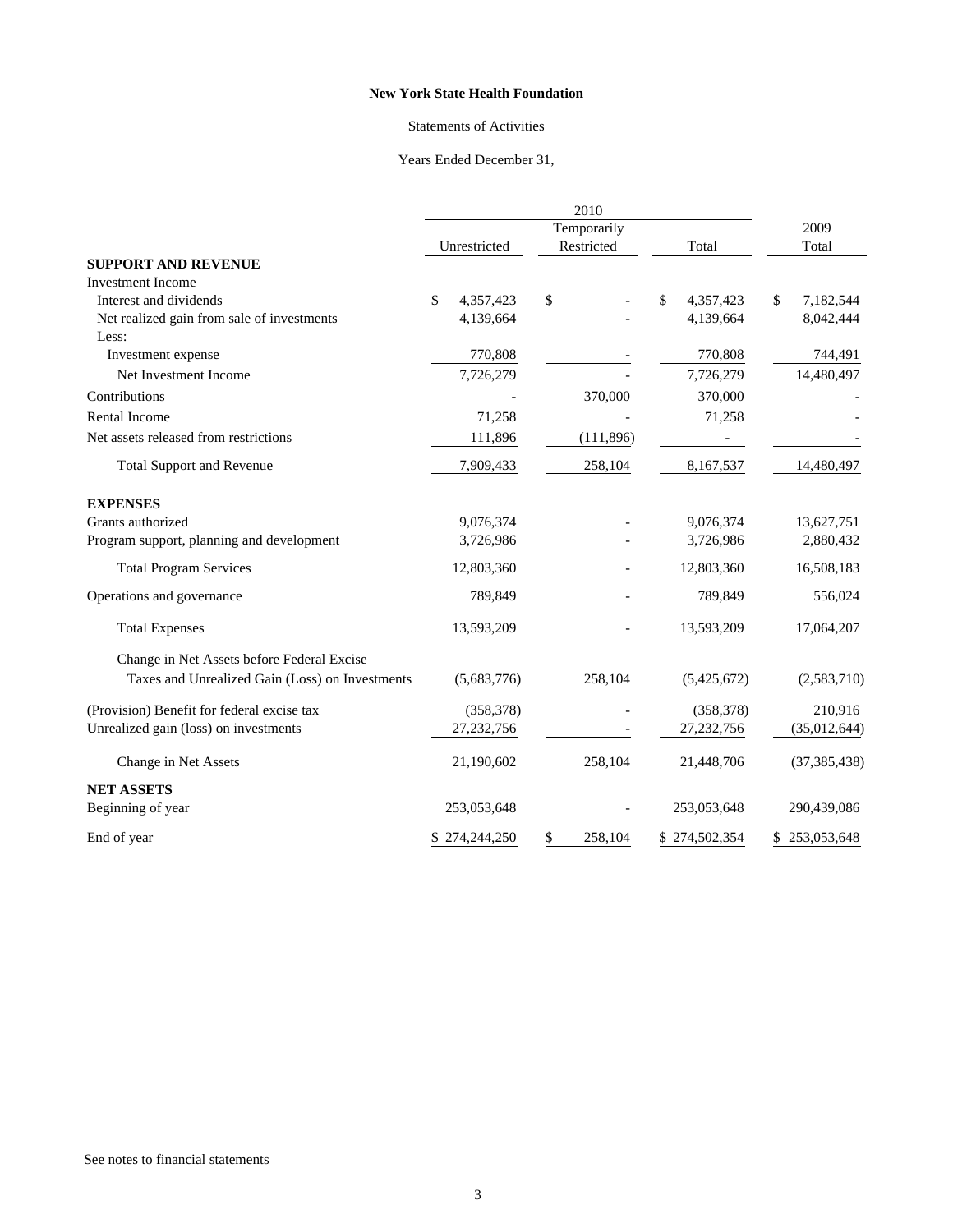# Statements of Cash Flows

# Years Ended December 31,

|                                                 | 2010             | 2009            |  |
|-------------------------------------------------|------------------|-----------------|--|
| <b>CASH FLOWS FROM OPERATING ACTIVITIES</b>     |                  |                 |  |
| Change in net assets                            | \$<br>21,448,706 | \$ (37,385,438) |  |
| Adjustments to reconcile change in net assets   |                  |                 |  |
| to net cash from operating activities           |                  |                 |  |
| Depreciation                                    | 151,951          | 56,674          |  |
| Loss on disposal of property and equipment      |                  | 13,205          |  |
| Realized gains from sale of investments         | (4,139,664)      | (8,042,444)     |  |
| Unrealized (gain) loss on investments           | (27, 232, 756)   | 35,012,644      |  |
| Deferred federal excise tax provision (benefit) | 273,378          | (350, 916)      |  |
| Changes in operating assets and liabilities     |                  |                 |  |
| Accrued investment income                       | (285, 613)       | 593,891         |  |
| Program related investment                      | 16,000           |                 |  |
| Grants receivable                               | (190,000)        |                 |  |
| Prepaid expenses                                | 132,627          | (176,190)       |  |
| Prepaid excise tax                              | (15,000)         |                 |  |
| Deposits and other assets                       | 146,227          | (146, 227)      |  |
| Accounts payable and accrued expenses           | 314,028          | 150,755         |  |
| Grants payable, net                             | (3,039,395)      | 663,664         |  |
| Deferred rent                                   | 371,903          | (5,984)         |  |
| Other liabilities                               | 34,820           |                 |  |
| Net Cash From Operating Activities              | (12,012,788)     | (9,616,366)     |  |
| <b>CASH FLOWS FROM INVESTING ACTIVITIES</b>     |                  |                 |  |
| Purchase of property and equipment              | (569, 785)       | (309, 171)      |  |
| Proceeds from sale of investments               | 121,651,039      | 146,695,007     |  |
| Purchase of investments                         | (114, 223, 077)  | (137, 935, 398) |  |
| Net Cash From Investing Activities              | 6,858,177        | 8,450,438       |  |
| Net Change in Cash and Cash Equivalents         | (5,154,611)      | (1,165,928)     |  |
| <b>CASH AND CASH EQUIVALENTS</b>                |                  |                 |  |
| Beginning of year                               | 7,815,635        | 8,981,563       |  |
| End of year                                     | \$<br>2,661,024  | \$<br>7,815,635 |  |
| SUPPLEMENTAL CASH FLOW INFORMATION              |                  |                 |  |
| Federal excise taxes paid                       | \$<br>100,000    | \$<br>140,000   |  |
| See notes to financial statements               |                  |                 |  |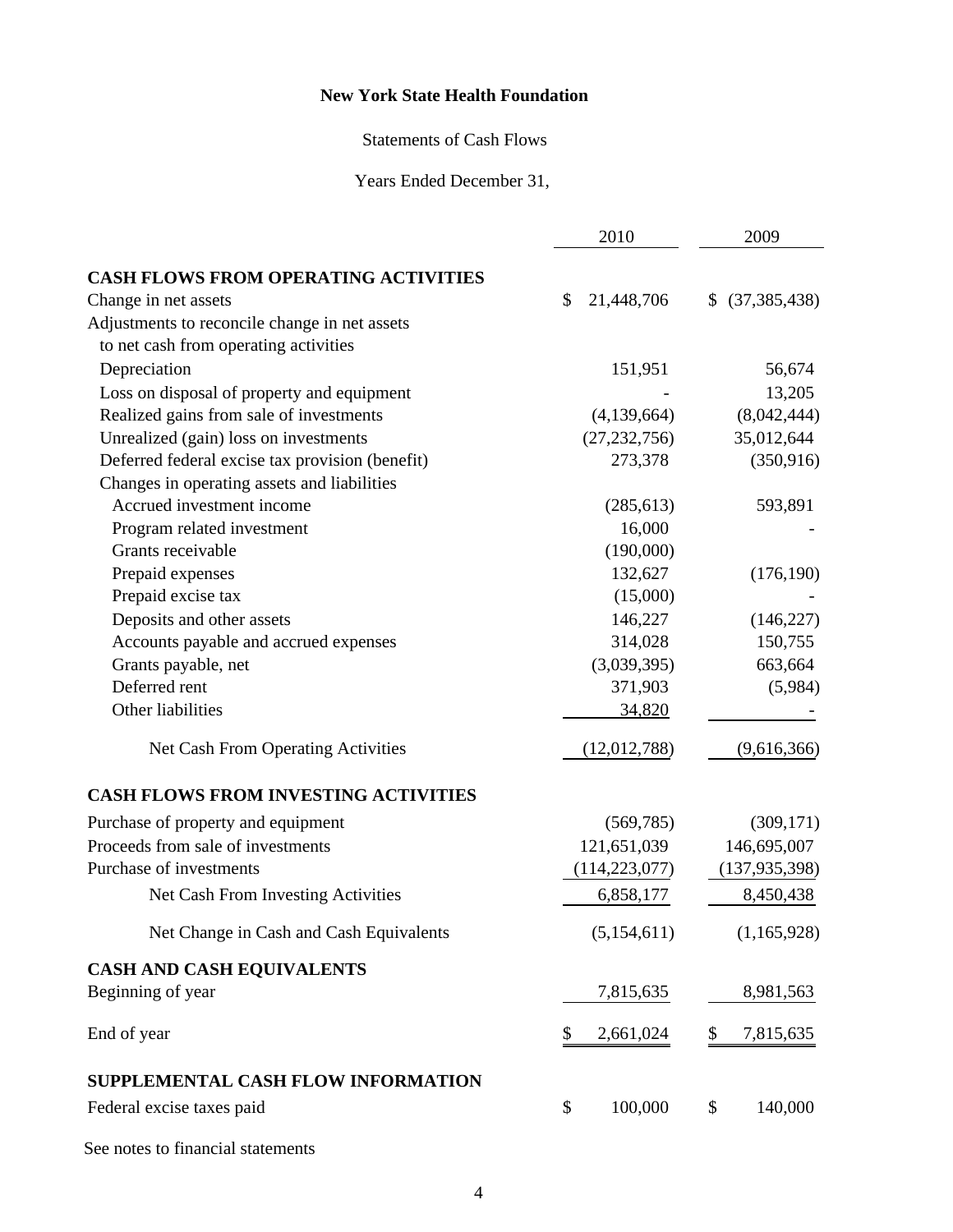Notes to Financial Statements

## **1. Organization**

New York State Health Foundation, formerly The New York Charitable Asset Foundation, (the "Foundation") is a New York not-for-profit corporation organized on October 25, 2002 under section  $501(c)(3)$  of the Internal Revenue Code to pursue tax-exempt charitable purposes. The Foundation was formed as part of the conversion of Empire HealthChoice, Inc. (doing business as Empire Blue Cross & Blue Shield) to a for-profit corporation. Pursuant to the legislation authorizing the conversion, the Foundation received five percent of the stock of WellChoice, the holding company for Empire. The Foundation provides funding and grants for the health care-related needs of residents of the State of New York ("NYS"), including without limitation, (i) expansion of access to health care by extending health insurance coverage to NYS residents who cannot afford to purchase their own coverage or who have coverage that is inadequate to meet their needs, (ii) expansion and enhancement of access to health care by augmenting and creating health care programs that deliver services to populations that are unable to access health care or that improve public health, (iii) augmentation of its other program priorities by supporting programs that inform and educate New York State residents about public health issues and empower communities to address the issues by becoming more effective at identifying and articulating health care needs and implementing solutions, and (iv) conducting any and all lawful activities which may be useful in accomplishing the foregoing purposes.

Assets, liabilities and net assets of the New York State Health Foundation Trust (the "Trust"), a revocable trust, are included in the accompanying financial statements. The Foundation is the sole trustee and beneficiary of the Trust.

#### **2. Summary of Significant Accounting Policies**

#### *Use of Estimates*

The preparation of financial statements in conformity with accounting principles generally accepted in the United States of America requires the use of estimates and assumptions that affect the reported amounts of assets, liabilities and disclosures at the date of the financial statements and the reported amounts of revenues and expenses during the reporting period. Actual results could differ from those estimates.

#### *Basis of Presentation*

Net assets are classified based on the existence or absence of donor-imposed restrictions. Accordingly, the Foundation's net assets and changes therein are classified as permanently restricted, temporarily restricted or unrestricted. The Foundation did not have any permanently restricted net assets.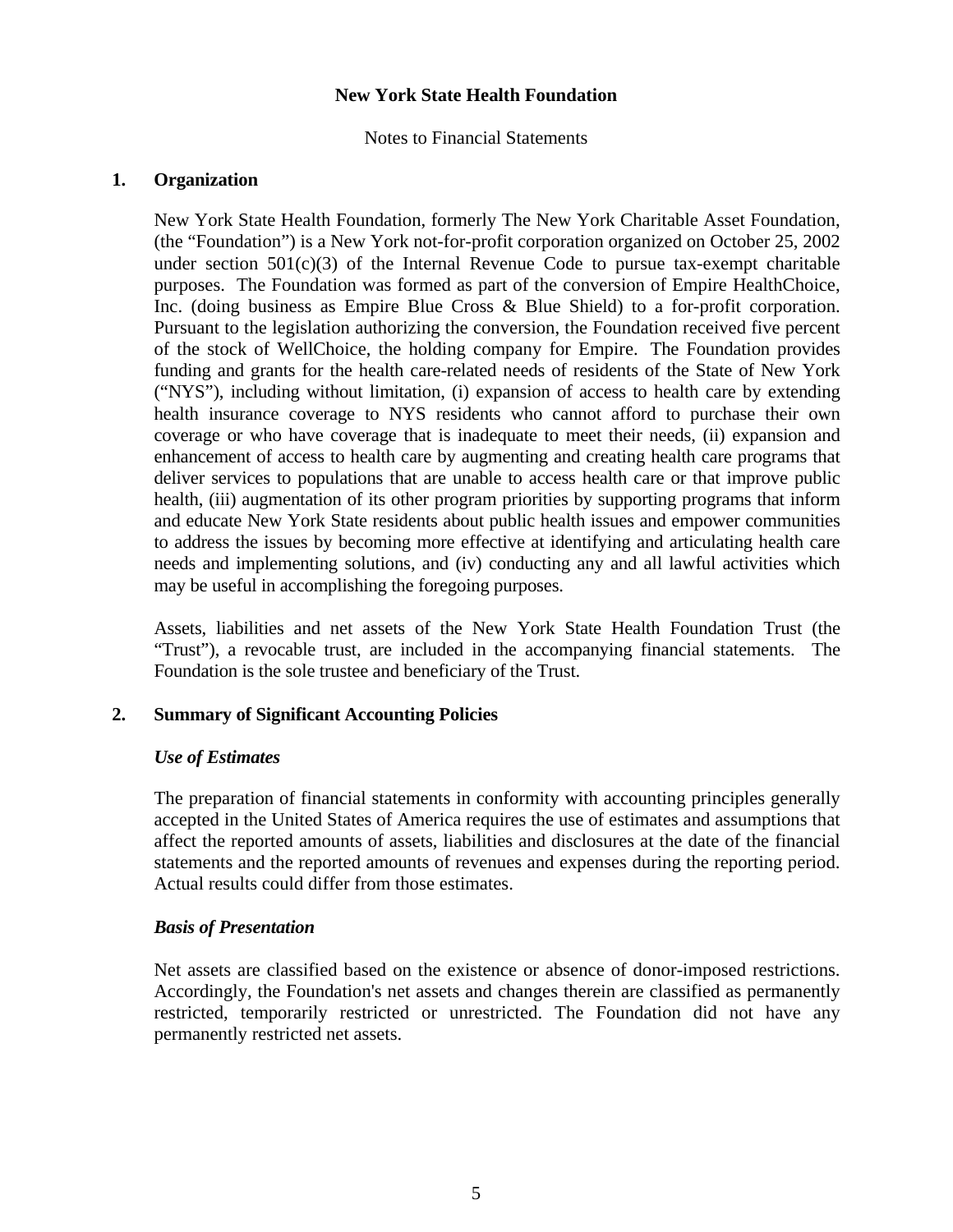Notes to Financial Statements

# **2. Summary of Significant Accounting Policies (***continued)*

## *Cash and Cash Equivalents*

Cash and cash equivalents consist of checking and money market accounts The Foundation considers all highly liquid debt instruments purchased with an initial maturity of three months or less to be cash equivalents

# *Property and Equipment*

Property and equipment are carried at cost and are depreciated using the straight-line method over the estimated useful life of the assets.

# *Grants*

 The liability for grants and project appropriations payable is recognized when specific grants are authorized by the Board of Directors and the recipients have been notified.

# *Fair Value of Financial Instruments*

The Foundation follows Financial Accounting Standards Board (FASB) guidance on Fair Value Measurements which defines fair value and establishes a fair value hierarchy organized into three levels based upon the input assumptions used in pricing assets. Level 1 inputs have the highest reliability and are related to assets with unadjusted quoted prices in active markets. Level 2 inputs relate to assets with other than quoted prices in active markets which may include quoted prices for similar assets or liabilities or other inputs which can be corroborated by observable market data. Level 3 inputs are unobservable inputs and are used to the extent that observable inputs do not exist.

#### *Investments Valuation*

Investments are carried at fair value. The fair value of alternative investments has been estimated using the Net Asset Value ("NAV") as reported by the management of the respective alternative investment fund. FASB guidance provides for the use of NAV as a "Practical Expedient" for estimating fair value of alternative investments. NAV reported by each alternative investment fund is used as a practical expedient to estimate the fair value of the Foundation's interest therein and their classification within Level 2 or 3 is based on the Foundation's ability to redeem its interest in the near term.

#### *Investment Income Recognition*

Purchases and sales of securities are recorded on a trade-date basis. Interest income is recorded on the accrual basis and dividends are recorded on the ex-dividend date. Realized gains and losses on the sale of investments are computed on the specific identification basis. Realized and unrealized gains and losses are included in the determination of the change in net assets.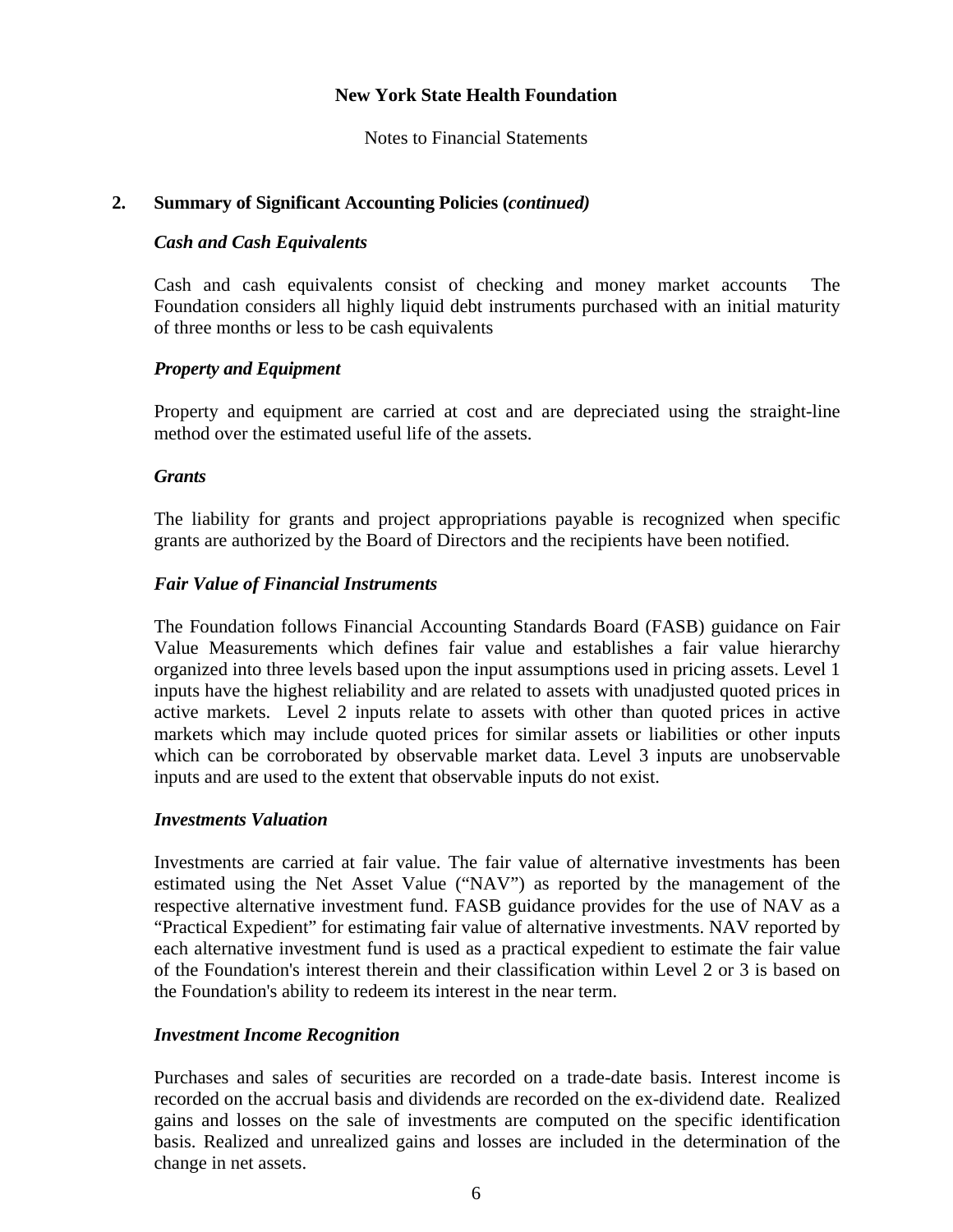Notes to Financial Statements

#### **2. Summary of Significant Accounting Policies (***continued)*

## *Contributions*

Contributions are recorded as temporarily restricted support if they are received with donor stipulations that limit the use of the contribution or that have time restrictions. When a temporary restriction expires, that is, when a stipulated time restriction ends or purpose restriction is accomplished, temporarily restricted net assets are reclassified as unrestricted net assets and reported in the statement of activities as net assets released from restrictions.

# *Accounting for Uncertainty in Income Taxes*

The Foundation recognized the effect of income tax positions only if those positions are more likely than not of being sustained. Management has determined that the Foundation had no uncertain tax positions that would require financial statement recognition. The Foundation is no longer subject to audits by the applicable taxing jurisdictions for period prior to December 31, 2007.

# *Subsequent Events Evaluation by Management*

Management has evaluated subsequent events for disclosure and/or recognition in the financial statements through the date that the financial statements were available to be issued, which is June 3, 2011.

# **3. Concentrations of Credit Risk**

The Foundation's financial instruments that are potentially exposed to concentration of credit risk consist of cash, cash equivalents and investments. The Foundation places its cash and cash equivalents with quality financial institutions. The Foundation's investments consist entirely of marketable securities. The gold exchange traded fund represents interest in physical gold held by a custodial bank. Equity or fixed income funds are in commingled vehicles organized as either Common Trust Funds, limited partnerships or Exchange Traded Funds. At times, cash balances may be in excess of FDIC insurance limit. The Foundation routinely assesses the financial strength of its cash, cash equivalents and investment portfolio. As a consequence, concentrations of credit risk are limited.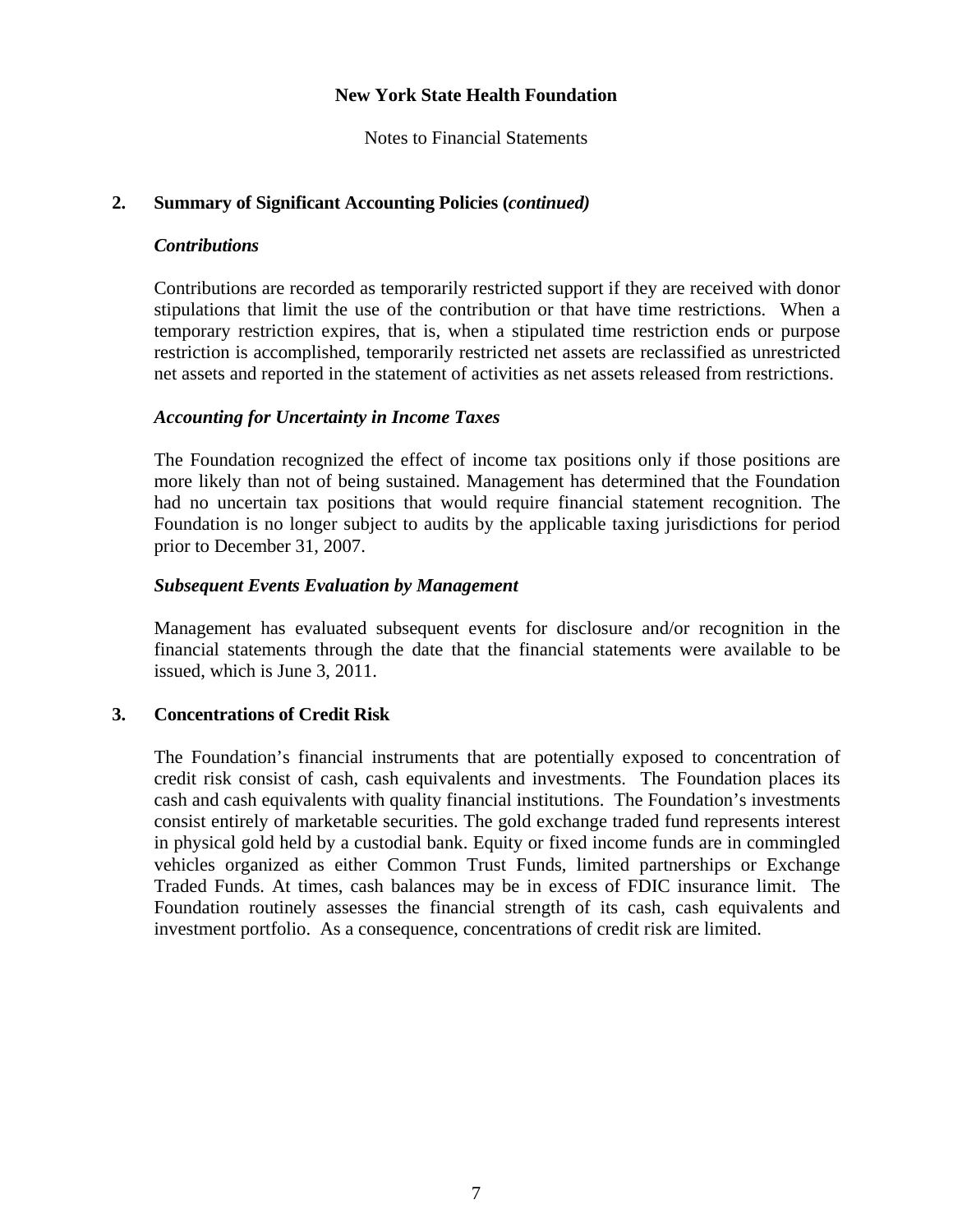Notes to Financial Statements

#### **4. Property and Equipment**

Property and equipment consists of the following as of December 31, 2010 and 2009:

|                                | 2010          | 2009          |  |  |
|--------------------------------|---------------|---------------|--|--|
| Furniture and equipment        | 694,897<br>\$ | 438,138<br>\$ |  |  |
| Leasehold Improvements         | 442,446       | 129,420       |  |  |
|                                | 1,137,343     | 567,558       |  |  |
| Less: accumulated depreciation | 306,186       | 154,235       |  |  |
|                                | 831,157       | 413,323       |  |  |

 During 2009 the Foundation removed from its books and records property and equipment with a cost of \$20,577 and accumulated depreciation of \$7,372.

# **5. Investments**

The following are major categories of investments measured at fair value on a recurring basis at December 31, grouped by fair value hierarchy:

|                           |                  | 2010             |               |
|---------------------------|------------------|------------------|---------------|
|                           | Level 1          | Level 2          | Total         |
| Exchange trade funds      | \$110,024,968    | \$               | \$110,024,968 |
| Corporate bonds           |                  | 20,340,362       | 20,340,362    |
| Taxable municipal bonds   | 1,975,350        |                  | 1,975,350     |
| Alternative investments   |                  |                  |               |
| Equity funds              |                  | 75,496,414       | 75,496,414    |
| Fixed income funds        |                  | 73,317,011       | 73,317,011    |
|                           | \$112,000,318    | \$169,153,787    | \$281,154,105 |
|                           |                  | 2009             |               |
|                           | Level 1          | Level 2          | Total         |
| Equity index funds        | 44,878,919<br>\$ | 26,982,432<br>S. | \$71,861,351  |
| Gold exchange trade funds | 3,978,059        |                  | 3,978,059     |
| Fixed income funds        | 81,387,494       | 83,116,610       | 164,504,104   |
| Corporate bonds           | 15,894,203       |                  | 15,894,203    |
| Taxable municipal bonds   | 971,930          |                  | 971,930       |
|                           | \$147,110,605    | \$110,099,042    | \$257,209,647 |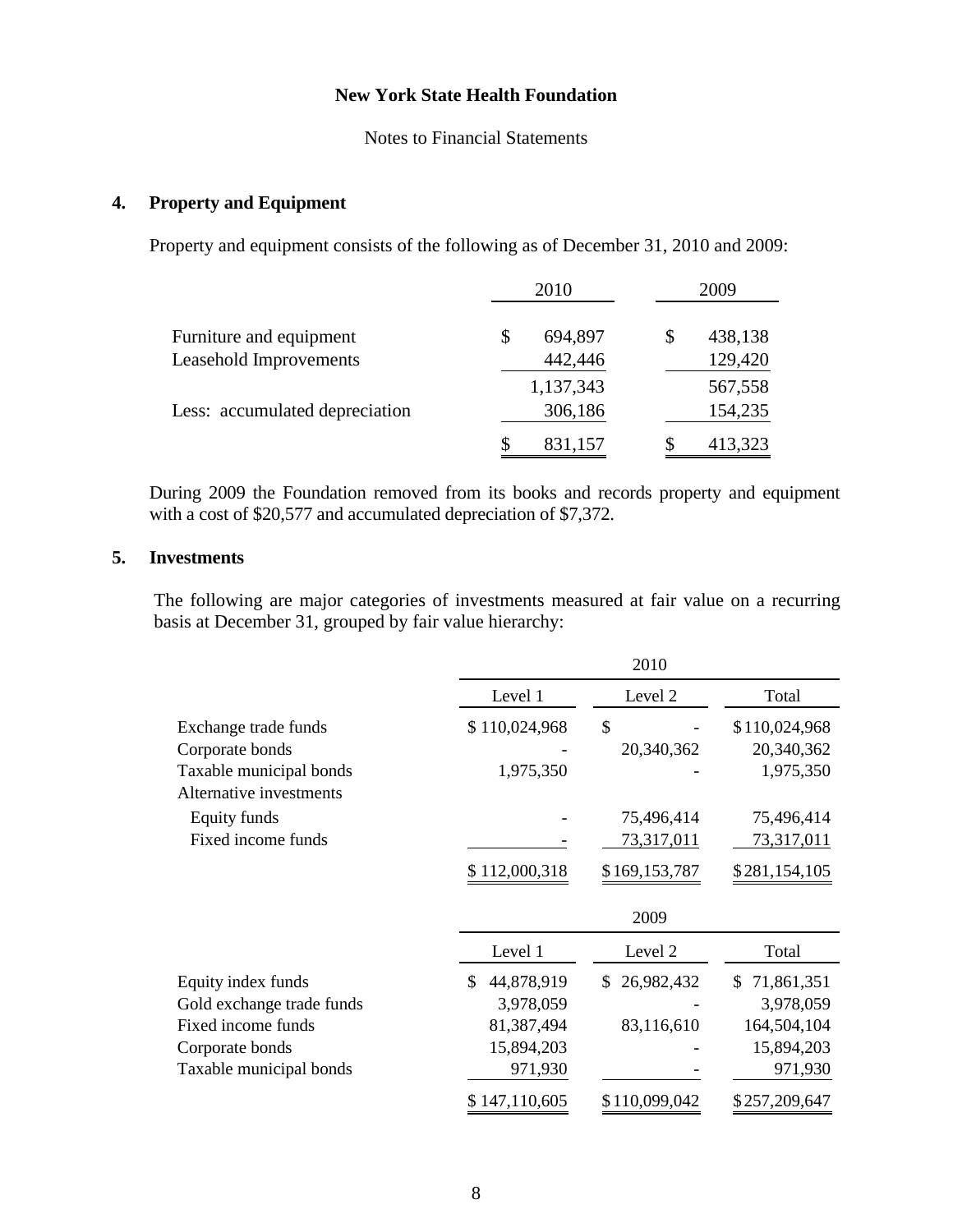#### Notes to Financial Statements

#### **5. Investments (***continued***)**

 Information regarding Level 2 investments valued using NAV as practical expedient at December 31, 2010 is as follows:

|                                                                      | Fair Value               |   | Unfunded<br>Commitments | Redemption<br>Frequency (If<br>Currently Eligible) | Redemption<br>Notice Period |
|----------------------------------------------------------------------|--------------------------|---|-------------------------|----------------------------------------------------|-----------------------------|
| Equity funds (see :"a" below)<br>Fixed income funds (see :"b" below) | 75.496.414<br>73,317,011 | S |                         | Daily-Monthly<br>Daily-Monthly                     | 1-3 Days<br>$1-10$ Days     |
|                                                                      | 148,813,425              | S | -                       |                                                    |                             |

- a.These assets are in vehicles organized as collective trust funds and the value of the Foundation's interest in these investments is reported by their respective fund managers. The funds include index funds for domestic equities using the Russell 1000 Index, global equities using the Morgan Stanley All Country World Index (excluding US), emerging markets equities using the Morgan Stanley Emerging Markets Index, and an actively managed equity fund investing in global natural resources companies.
- b.These assets are in vehicles organized as collective trust funds or limited partnerships, and the value of the Foundation's interest in these investments is reported by their respective fund managers. The funds include index funds that follow the Barclays 7-10 Year Treasury Index and the Barclays TIPS Index. Also included is an actively managed fund investing on high-yield domestic bonds.

Investments organized as collective trust funds and limited partnerships are considered alternative investments for financial reporting purposes. The Foundation believes that there is little risk regarding the valuation of these assets: all of the investments comprise publicly traded securities where market values are readily available and almost all have few restrictions on redemption by the Foundation (the majority of the investments may be redeemed daily).

As of December 31, 2010, three individual investments represented 12%, 15% and 19% of total investments. All three of these investments were in broadly diversified index funds.

#### **6. Program Related Investments (PRIs)**

During 2008, the Foundation made loans to two charitable organizations in total \$1,188,592 to assist in program related activities. PRIs, defined in IRC 4944(c), have a primary purpose of advancing the mission of the Foundation without a significant purpose of the production of income or the appreciation of property. PRIs are treated as charitable distributions on Internal Revenue Service Form 990-PF, the tax and information return filed by private foundations for minimum-distribution requirement purposes.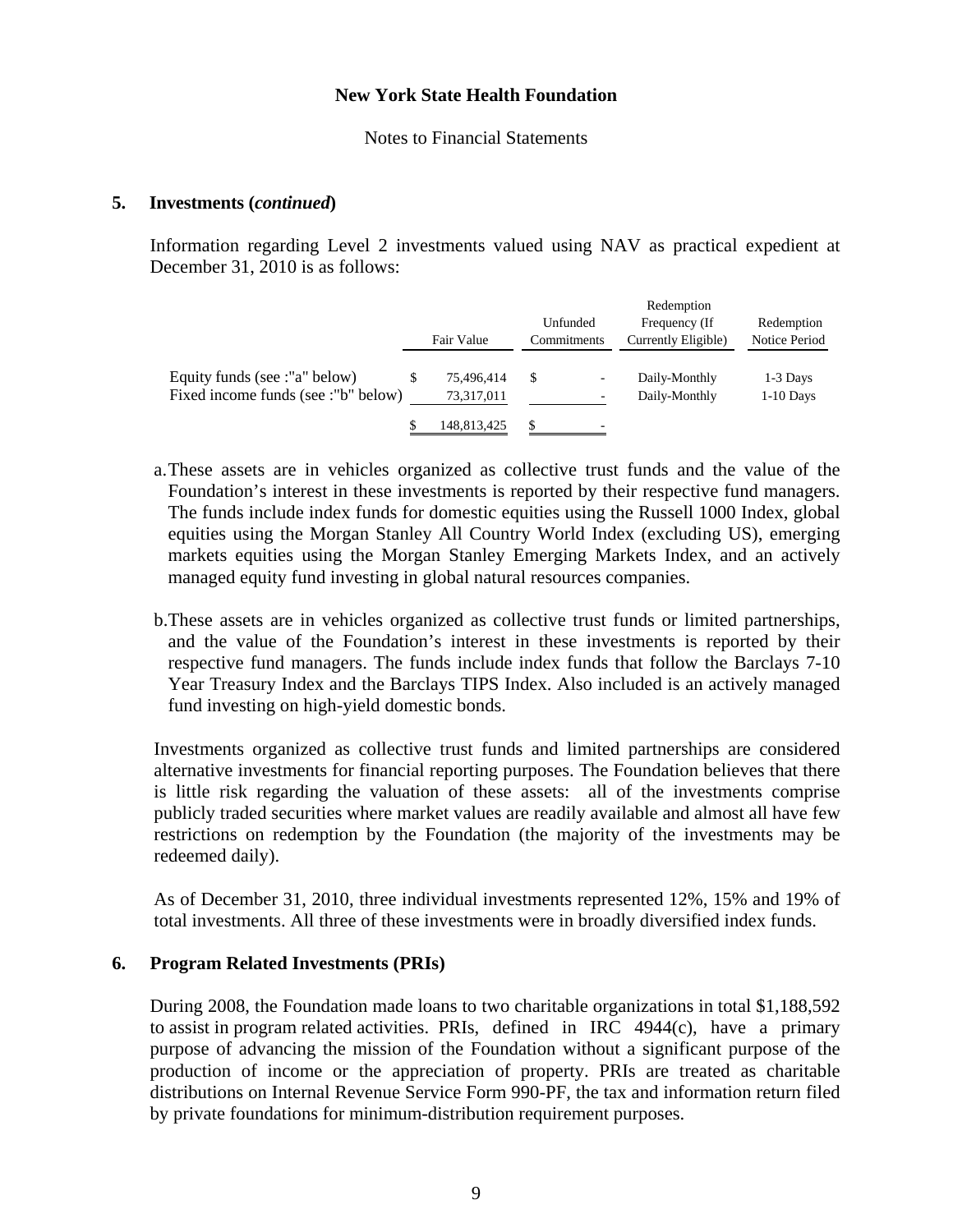Notes to Financial Statements

# **7. Federal Excise Tax**

The Foundation is exempt from Federal income taxes under Section  $501(c)(3)$  and  $509(a)$  of the Internal Revenue Code and has been further classified as a "private foundation." The Foundation is subject to an excise tax on its net investment income.

 Excise taxes consist of two components: current taxes based upon net investment income and deferred taxes which arise from the difference between the tax cost of the investments and the fair value.

For the years ended December 31, Federal excise tax expense consisted of the following:

|                               | 2010                    | 2009                  |
|-------------------------------|-------------------------|-----------------------|
| Current<br>Deferred (Benefit) | \$<br>85,000<br>273,378 | 140,000<br>(350, 916) |
|                               | 358,378                 | (210,916)<br>J        |

#### **8. Grants Payable**

 The Foundation has entered into grant commitments with certain organizations. Payments to these organizations at December 31, 2010 and 2009 are to be made as follows:

|                              | 2010       | 2009         |
|------------------------------|------------|--------------|
| Less than one year           | 9,266,010  | \$10,040,573 |
| One to three years           | 1,848,305  | 4,189,217    |
|                              | 11,114,315 | 14,229,790   |
| Less: present value discount | 60,070     | 136,150      |
| Grants payable, net          | 11,054,245 | 14,093,640   |

 To reflect the time value of money, grants payable as of December 31, 2010 and 2009 were discounted to their present value using the prime rate of 3.25%.

#### **9. Temporarily Restricted Net Assets**

Temporarily restricted net assets at December 31, 2010 were restricted for the Community Health Worker Project. At December 31, 2009 all net assets were unrestricted. Net assets released from restrictions in 2010 were for the Community Health Worker Project.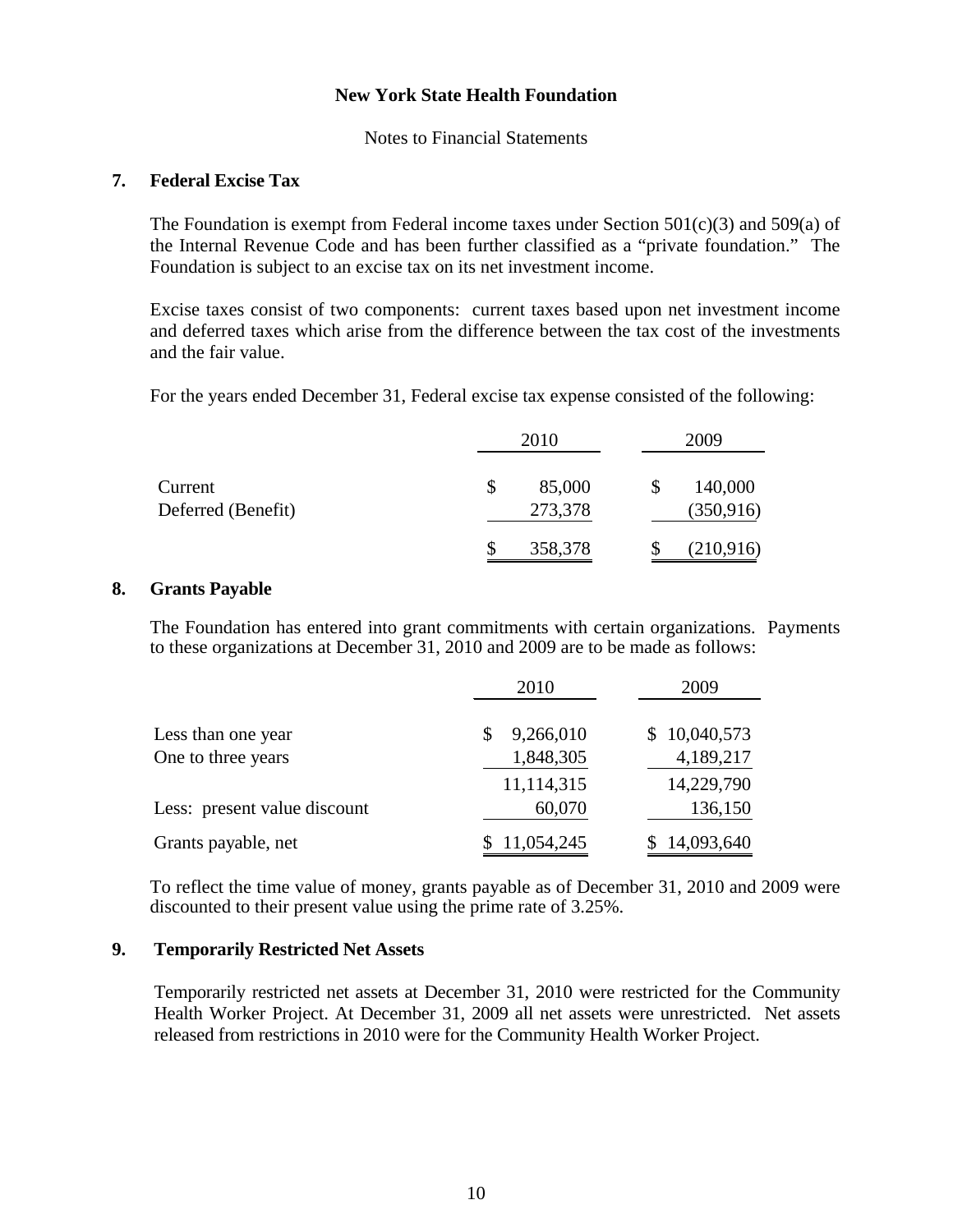Notes to Financial Statements

#### **10. Retirement Plan**

 The Foundation maintains a 403(b) defined contribution plan, which covers all employees. The Foundation matched employee contributions up to 7.5% of their annual salary in 2010 and 2009. The Foundation made contributions totaling \$137,441 and \$134,508 to the plan for 2010 and 2009, respectively.

#### **11. Commitments**

 In 2006 the Foundation entered into a lease agreement for its New York City office space that expires in 2012. In connection with the lease, the Foundation gave the landlord a deposit of \$54,842. In 2010, the Foundation entered into an agreement to sublease this space to a third party expiring in 2012. This agreement requires monthly payments to the Foundation of approximately \$10,000.

 In 2010 the Foundation entered into an agreement for new office space expiring 2027. The lease contains escalation clauses that provide for increase in payments resulting from increases in real estate taxes and certain other building expenses in excess of the base period amounts.

The future minimum rental payments under these lease agreements are:

| 2011       | 693,388<br>\$ |
|------------|---------------|
| 2012       | 593,598       |
| 2013       | 544,000       |
| 2014       | 544,000       |
| 2015       | 544,000       |
| Thereafter | 4,312,333     |
|            | \$7,231,319   |

Rent expense totaled \$653,971 and \$224,654 for 2010 and 2009, respectively.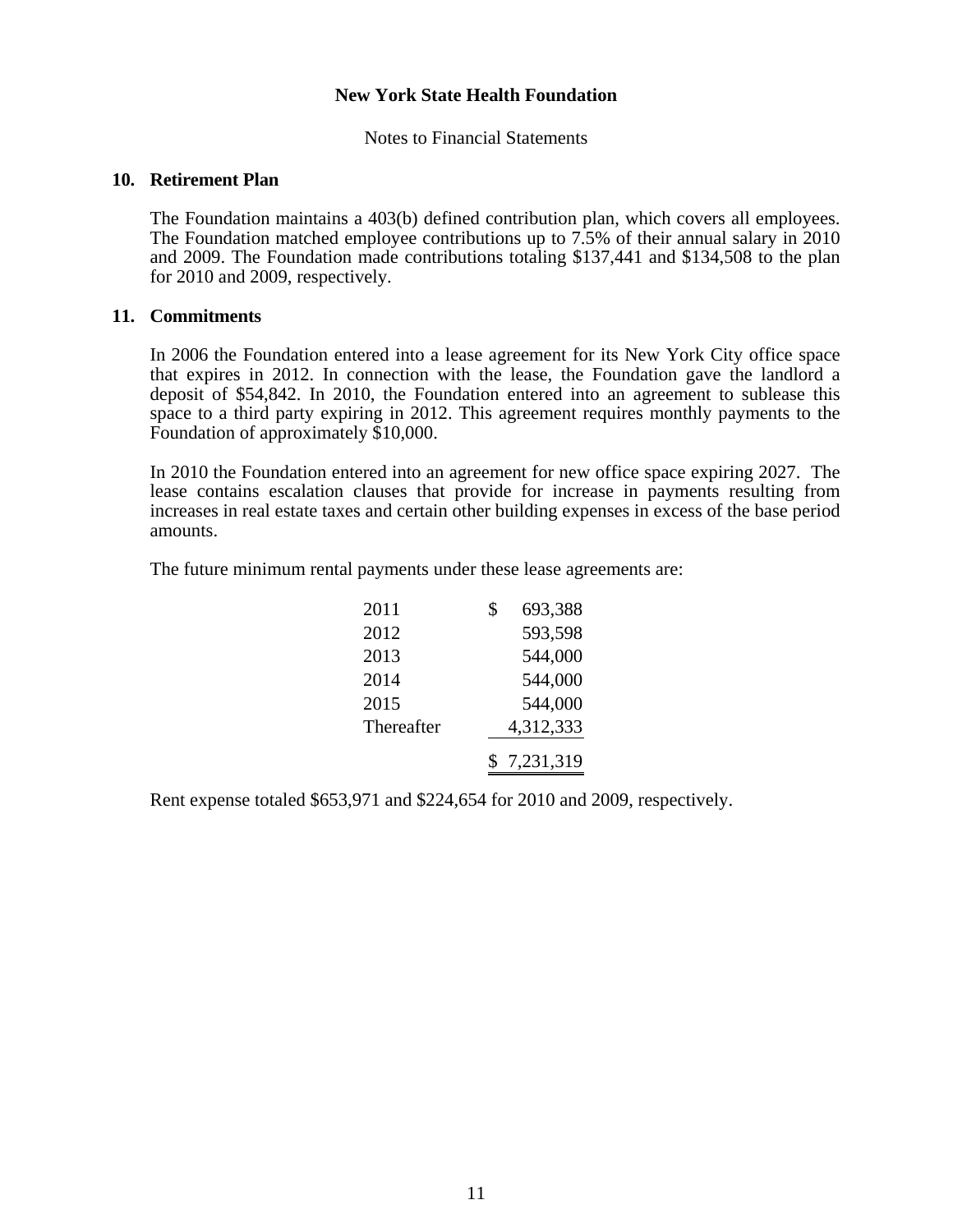Supplemental Information

December 31, 2010